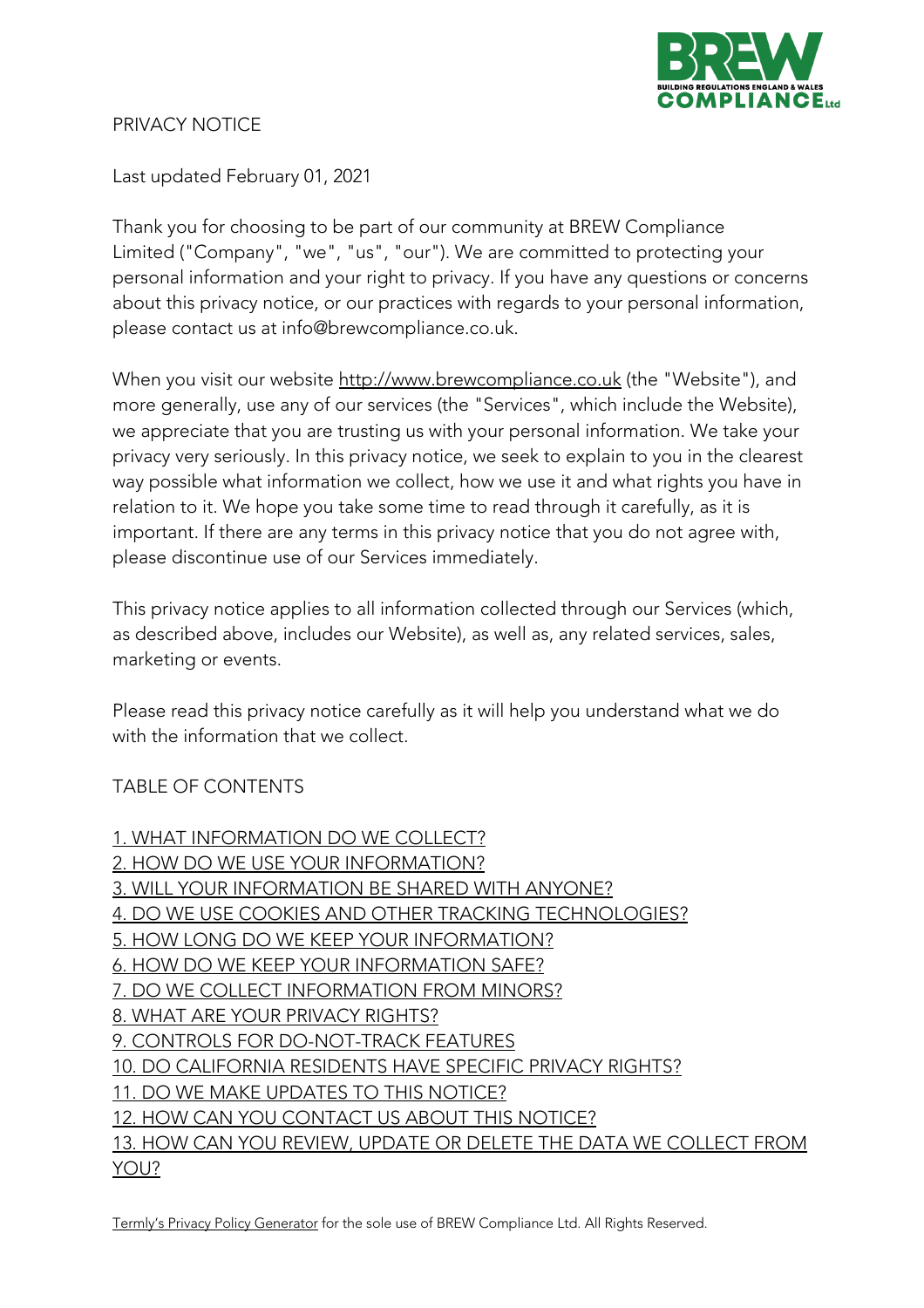

## 1. WHAT INFORMATION DO WE COLLECT?

Personal information you disclose to us

In Short: We collect personal information that you provide to us.

We collect personal information that you voluntarily provide to us when you express an interest in obtaining information about us or our products and Services, when you participate in activities on the Website or otherwise when you contact us.

The personal information that we collect depends on the context of your interactions with us and the Website, the choices you make and the products and features you use. The personal information we collect may include the following:

Personal Information Provided by You. We collect names; phone numbers; email addresses; project address; billing addresses; mailing addresses; contact or authentication data; debit/credit card numbers; and other similar information.

All personal information that you provide to us must be true, complete and accurate, and you must notify us of any changes to such personal information.

Information automatically collected

In Short: Some information — such as your Internet Protocol (IP) address and/or browser and device characteristics — is collected automatically when you visit our Website.

We automatically collect certain information when you visit, use or navigate the Website. This information does not reveal your specific identity (like your name or contact information) but may include device and usage information, such as your IP address, browser and device characteristics, operating system, language preferences, referring URLs, device name, country, location, information about how and when you use our Website and other technical information. This information is primarily needed to maintain the security and operation of our Website, and for our internal analytics and reporting purposes.

Like many businesses, we also collect information through cookies and similar technologies.

The information we collect includes: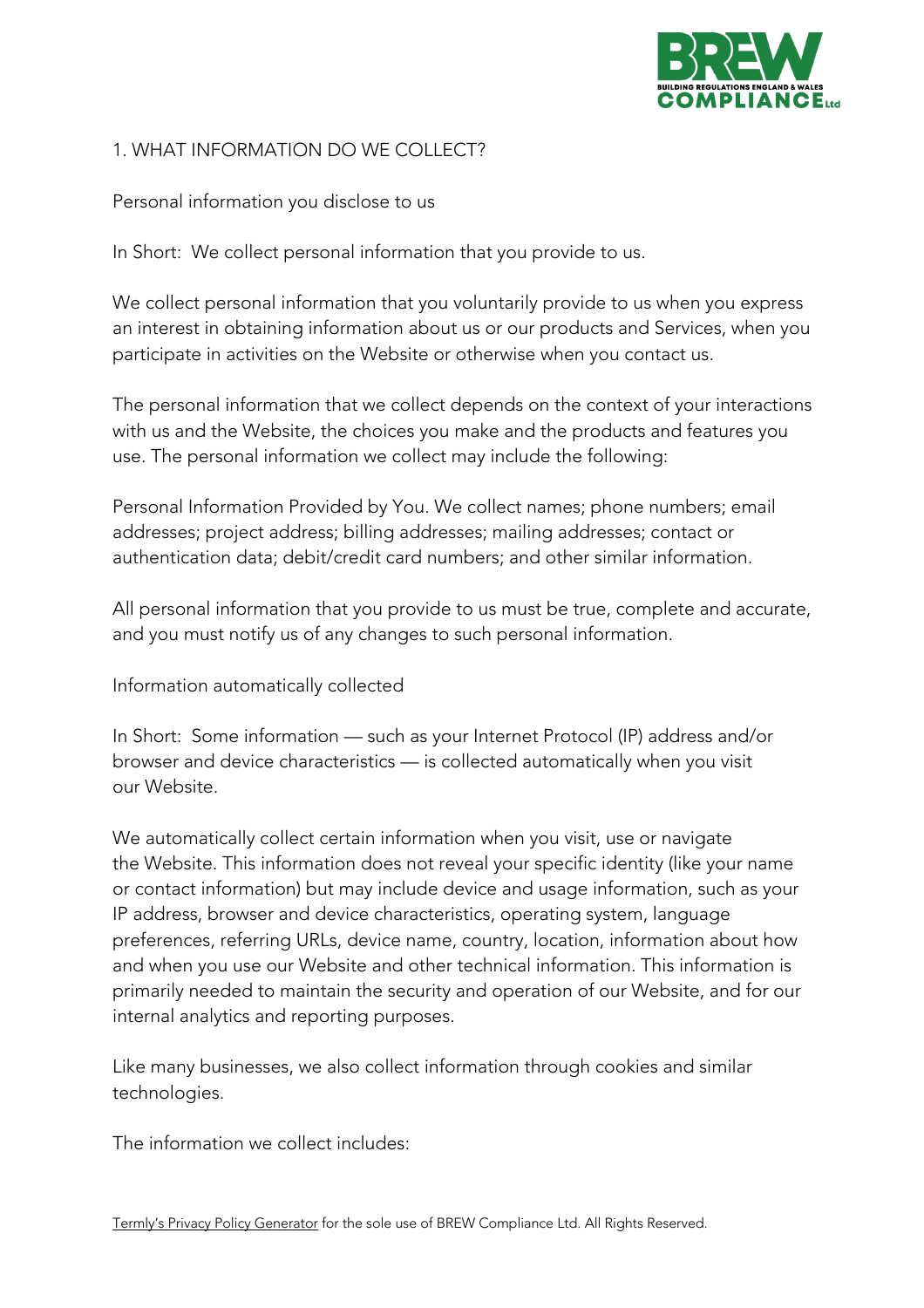

- Log and Usage Data. Log and usage data is service-related, diagnostic, usage and performance information our servers automatically collect when you access or use our Website and which we record in log files. Depending on how you interact with us, this log data may include your IP address, device information, browser type and settings and information about your activity in the Website (such as the date/time stamps associated with your usage, pages and files viewed, searches and other actions you take such as which features you use), device event information (such as system activity, error reports (sometimes called 'crash dumps') and hardware settings).
- Device Data. We collect device data such as information about your computer, phone, tablet or other device you use to access the Website. Depending on the device used, this device data may include information such as your IP address (or proxy server), device and application identification numbers, location, browser type, hardware model Internet service provider and/or mobile carrier, operating system and system configuration information.
- Location Data. We collect location data such as information about your device's location, which can be either precise or imprecise. How much information we collect depends on the type and settings of the device you use to access the Website. For example, we may use GPS and other technologies to collect geolocation data that tells us your current location (based on your IP address). You can opt out of allowing us to collect this information either by refusing access to the information or by disabling your Location setting on your device. Note however, if you choose to opt out, you may not be able to use certain aspects of the Services.

Information collected from other sources

In Short: We may collect limited data from public databases, marketing partners, and other outside sources.

In order to enhance our ability to provide relevant marketing, offers and services to you and update our records, we may obtain information about you from other sources, such as public databases, joint marketing partners, affiliate programs, data providers, as well as from other third parties. This information includes mailing addresses, job titles, email addresses, phone numbers, intent data (or user behavior data), Internet Protocol (IP) addresses, social media profiles, social media URLs and custom profiles, for purposes of targeted advertising and event promotion.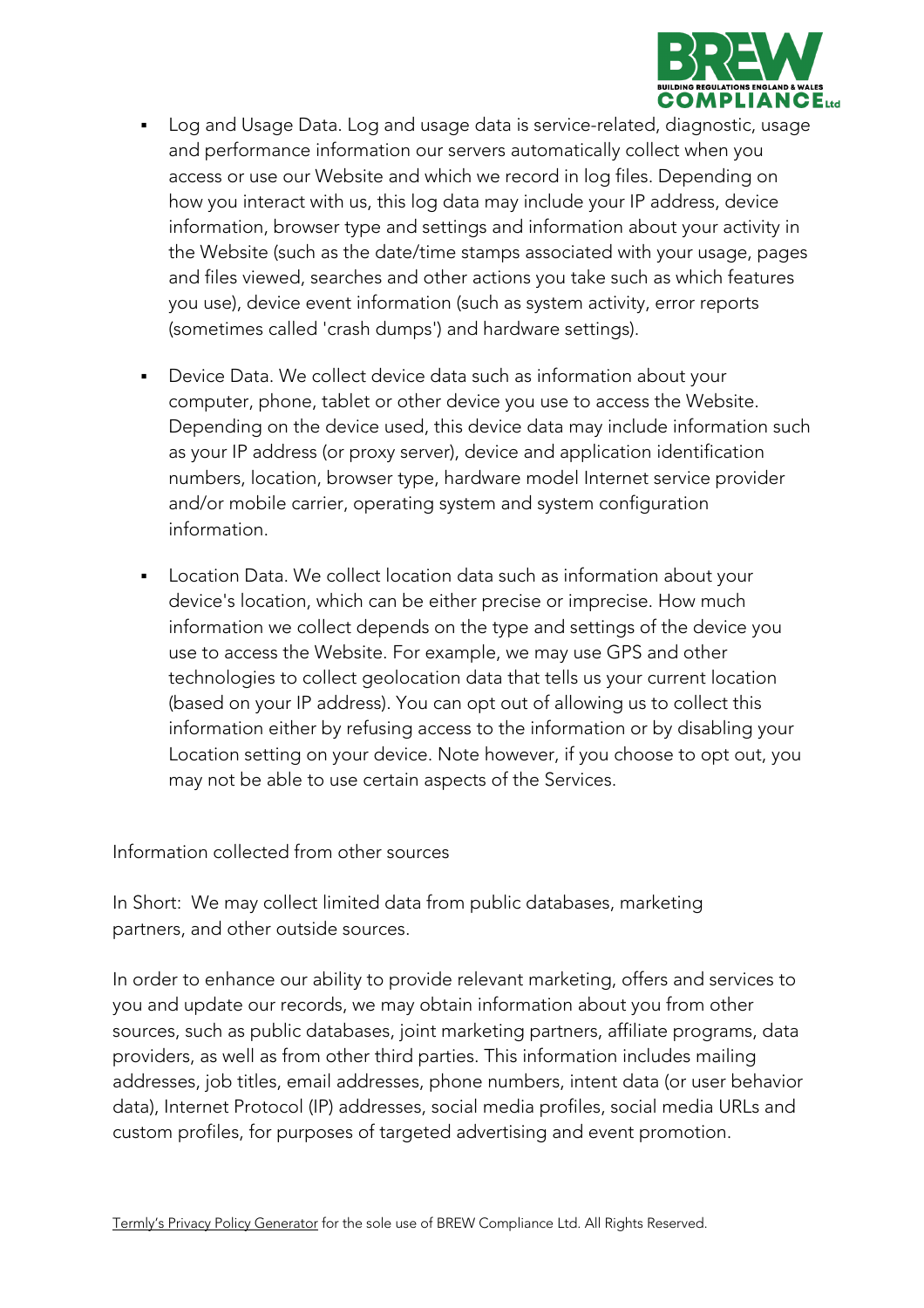

### 2. HOW DO WE USE YOUR INFORMATION?

In Short: We process your information for purposes based on legitimate business interests, the fulfillment of our contract with you, compliance with our legal obligations, and/or your consent.

We use personal information collected via our Website for a variety of business purposes described below. We process your personal information for these purposes in reliance on our legitimate business interests, in order to enter into or perform a contract with you, with your consent, and/or for compliance with our legal obligations. We indicate the specific processing grounds we rely on next to each purpose listed below.

We use the information we collect or receive:

- To facilitate account creation and logon process. If you choose to link your account with us to a third-party account (such as your Google or Facebook account), we use the information you allowed us to collect from those third parties to facilitate account creation and logon process for the performance of the contract.
- § To post testimonials. We post testimonials on our Website that may contain personal information. Prior to posting a testimonial, we will obtain your consent to use your name and the content of the testimonial. If you wish to update, or delete your testimonial, please contact us at brewcomplianceltd@gmail.com and be sure to include your name, testimonial location, and contact information.
- Request feedback. We may use your information to request feedback and to contact you about your use of our Website.
- § To enable user-to-user communications. We may use your information in order to enable user-to-user communications with each user's consent.
- To manage user accounts. We may use your information for the purposes of managing our account and keeping it in working order.
- To send administrative information to you. We may use your personal information to send you product, service and new feature information and/or information about changes to our terms, conditions, and policies.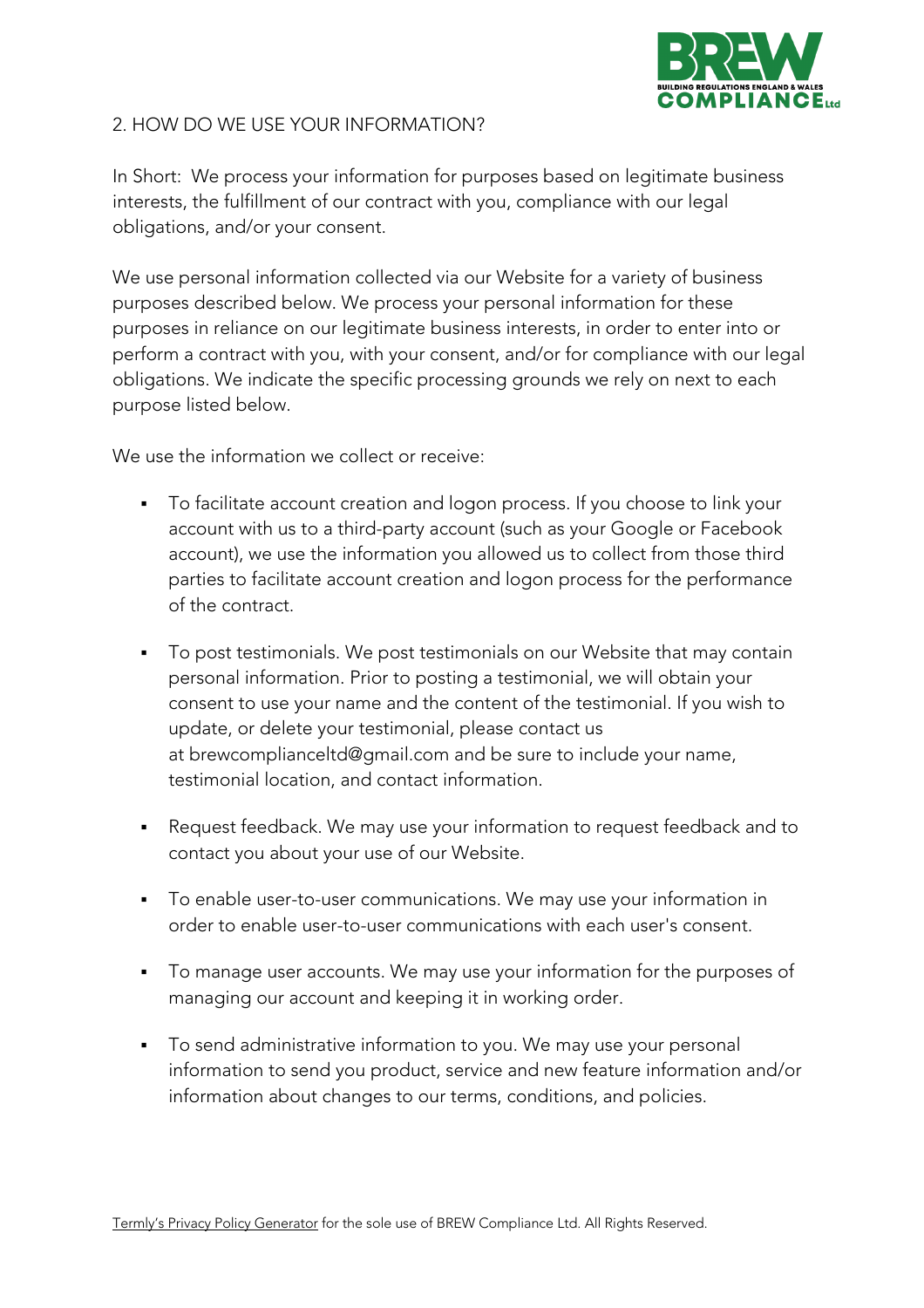

- To protect our Services. We may use your information as part of our efforts to keep our Websitesafe and secure (for example, for fraud monitoring and prevention).
- § To enforce our terms, conditions and policies for business purposes, to comply with legal and regulatory requirements or in connection with our contract.
- § To respond to legal requests and prevent harm. If we receive a subpoena or other legal request, we may need to inspect the data we hold to determine how to respond.
- § Fulfill and manage your orders. We may use your information to fulfill and manage your orders, payments, returns, and exchanges made through the Website
- Administer prize draws and competitions. We may use your information to administer prize draws and competitions when you elect to participate in our competitions.
- § To deliver and facilitate delivery of services to the user. We may use your information to provide you with the requested service.
- To respond to user inquiries/offer support to users. We may use your information to respond to your inquiries and solve any potential issues you might have with the use of our Services.\
- § To send you marketing and promotional communications. We and/or our third-party marketing partners may use the personal information you send to us for our marketing purposes, if this is in accordance with your marketing preferences. For example, when expressing an interest in obtaining information about us or our Website, subscribing to marketing or otherwise contacting us, we will collect personal information from you. You can opt-out of our marketing emails at any time (see the "WHAT ARE YOUR PRIVACY RIGHTS" below).
- Deliver targeted advertising to you. We may use your information to develop and display personalized content and advertising (and work with third parties who do so) tailored to your interests and/or location and to measure its effectiveness.
- For other business purposes. We may use your information for other business purposes, such as data analysis, identifying usage trends, determining the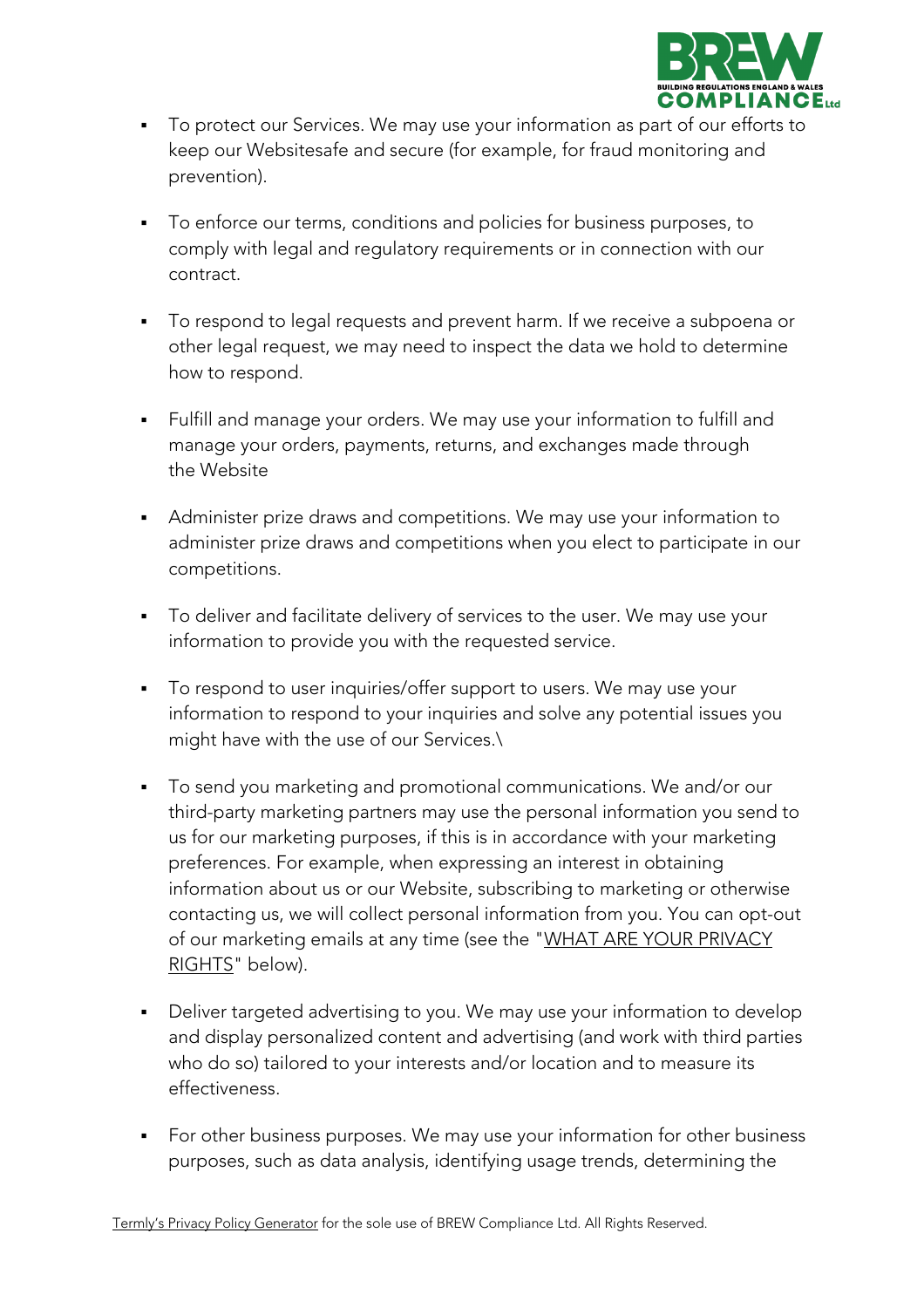

effectiveness of our promotional campaigns and to evaluate and improve our Website, products, marketing and your experience. We may use and store this information in aggregated and anonymized form so that it is not associated with individual end users and does not include personal information. We will not use identifiable personal information without your consent.

### 3. WILL YOUR INFORMATION BE SHARED WITH ANYONE?

In Short: We only share information with your consent, to comply with laws, to provide you with services, to protect your rights, or to fulfill business obligations.

We may process or share your data that we hold based on the following legal basis:

- Consent: We may process your data if you have given us specific consent to use your personal information for a specific purpose.
- Legitimate Interests: We may process your data when it is reasonably necessary to achieve our legitimate business interests.
- Performance of a Contract: Where we have entered into a contract with you, we may process your personal information to fulfill the terms of our contract.
- Legal Obligations: We may disclose your information where we are legally required to do so in order to comply with applicable law, governmental requests, a judicial proceeding, court order, or legal process, such as in response to a court order or a subpoena (including in response to public authorities to meet national security or law enforcement requirements).
- Vital Interests: We may disclose your information where we believe it is necessary to investigate, prevent, or take action regarding potential violations of our policies, suspected fraud, situations involving potential threats to the safety of any person and illegal activities, or as evidence in litigation in which we are involved.

More specifically, we may need to process your data or share your personal information in the following situations:

■ Business Transfers. We may share or transfer your information in connection with, or during negotiations of, any merger, sale of company assets, financing, or acquisition of all or a portion of our business to another company.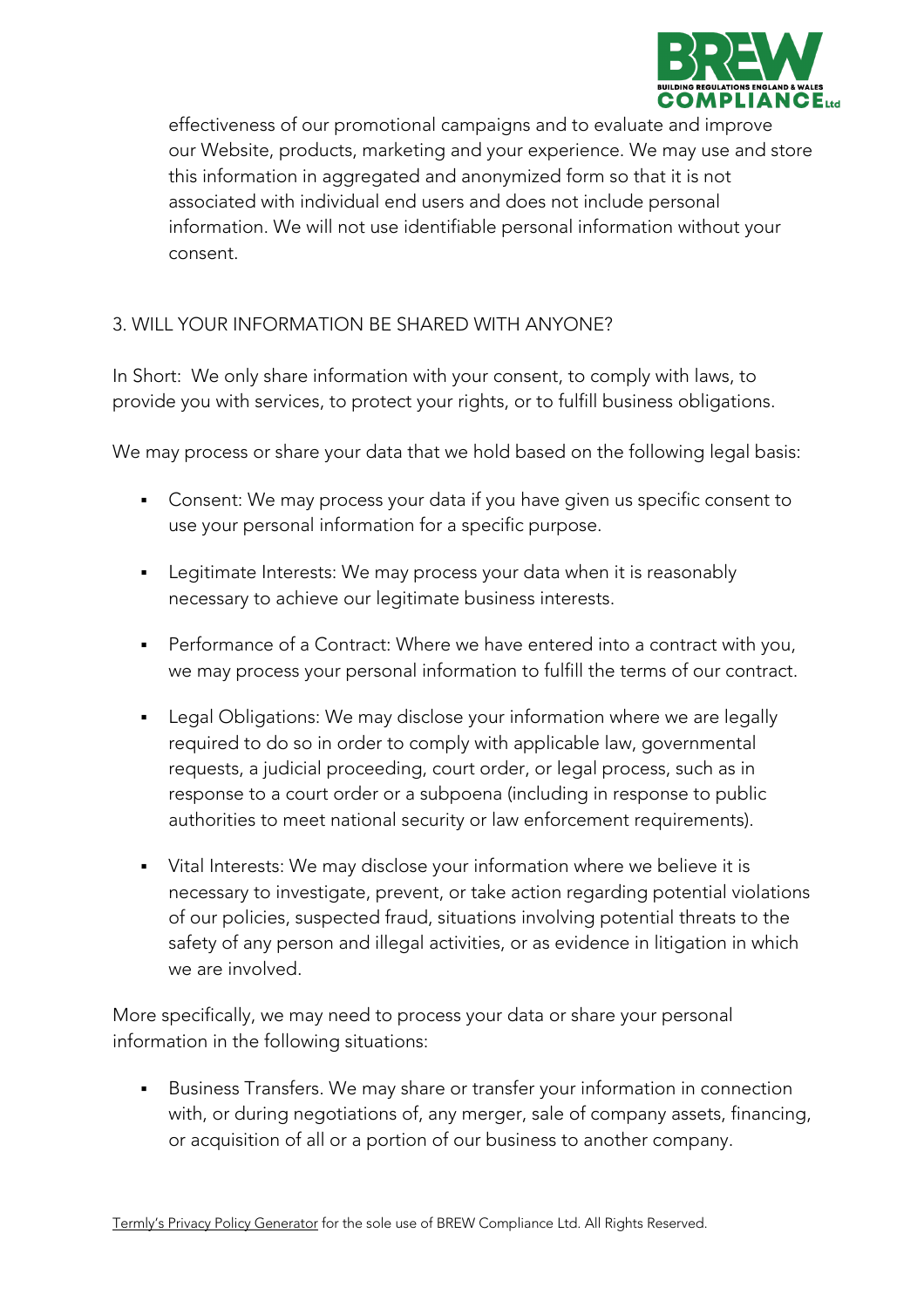

■ Business Partners. We may share your information with our business partners to offer you certain products, services or promotions.

# 4. DO WE USE COOKIES AND OTHER TRACKING TECHNOLOGIES?

In Short: We may use cookies and other tracking technologies to collect and store your information.

We may use cookies and similar tracking technologies (like web beacons and pixels) to access or store information. Specific information about how we use such technologies and how you can refuse certain cookies is set out in our Cookie Notice.

## 5. HOW LONG DO WE KEEP YOUR INFORMATION?

In Short: We keep your information for as long as necessary to fulfill the purposes outlined in this privacy notice unless otherwise required by law.

We will only keep your personal information for as long as it is necessary for the purposes set out in this privacy notice, unless a longer retention period is required or permitted by law (such as tax, accounting or other legal requirements). No purpose in this notice will require us keeping your personal information for longer than 2 years.

When we have no ongoing legitimate business need to process your personal information, we will either delete or anonymize such information, or, if this is not possible (for example, because your personal information has been stored in backup archives), then we will securely store your personal information and isolate it from any further processing until deletion is possible.

#### 6. HOW DO WE KEEP YOUR INFORMATION SAFE?

In Short: We aim to protect your personal information through a system of organizational and technical security measures.

We have implemented appropriate technical and organizational security measures designed to protect the security of any personal information we process. However, despite our safeguards and efforts to secure your information, no electronic transmission over the Internet or information storage technology can be guaranteed to be 100% secure, so we cannot promise or guarantee that hackers, cybercriminals, or other unauthorized third parties will not be able to defeat our security, and improperly collect, access, steal, or modify your information. Although we will do our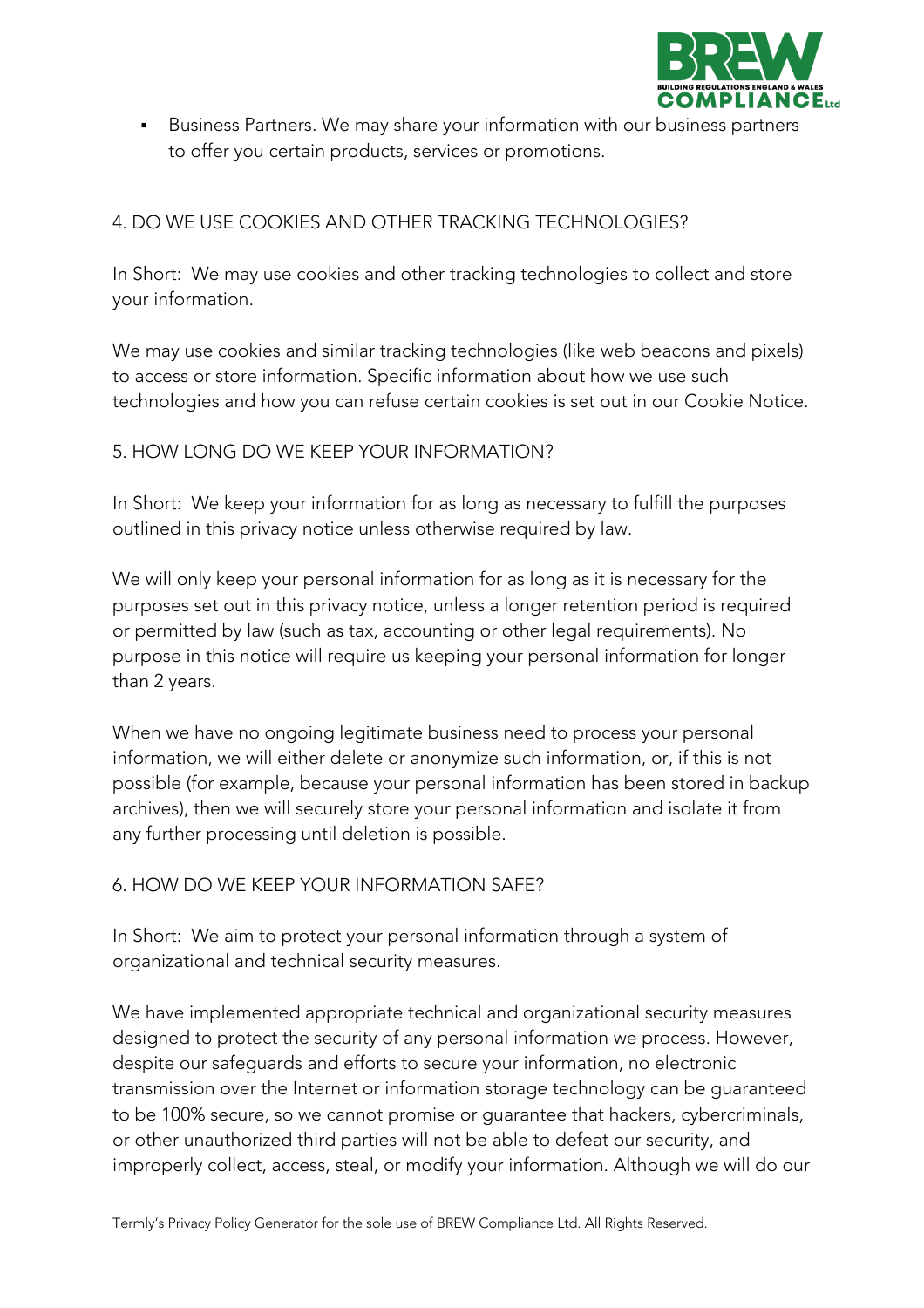

best to protect your personal information, transmission of personal information to and from our Website is at your own risk. You should only access the Website within a secure environment.

# 7. DO WE COLLECT INFORMATION FROM MINORS?

In Short: We do not knowingly collect data from or market to children under 18 years of age.

We do not knowingly solicit data from or market to children under 18 years of age. By using the Website, you represent that you are at least 18 or that you are the parent or guardian of such a minor and consent to such minor dependent's use of the Website. If we learn that personal information from users less than 18 years of age has been collected, we will deactivate the account and take reasonable measures to promptly delete such data from our records. If you become aware of any data we may have collected from children under age 18, please contact us at brewcomplianceltd@gmail.com.

#### 8. WHAT ARE YOUR PRIVACY RIGHTS?

In Short: In some regions, such as the European Economic Area, you have rights that allow you greater access to and control over your personal information. You may review, change, or terminate your account at any time.

In some regions (like the European Economic Area), you have certain rights under applicable data protection laws. These may include the right (i) to request access and obtain a copy of your personal information, (ii) to request rectification or erasure; (iii) to restrict the processing of your personal information; and (iv) if applicable, to data portability. In certain circumstances, you may also have the right to object to the processing of your personal information. To make such a request, please use the contact details provided below. We will consider and act upon any request in accordance with applicable data protection laws.

If we are relying on your consent to process your personal information, you have the right to withdraw your consent at any time. Please note however that this will not affect the lawfulness of the processing before its withdrawal, nor will it affect the processing of your personal information conducted in reliance on lawful processing grounds other than consent.

If you are a resident in the European Economic Area and you believe we are unlawfully processing your personal information, you also have the right to complain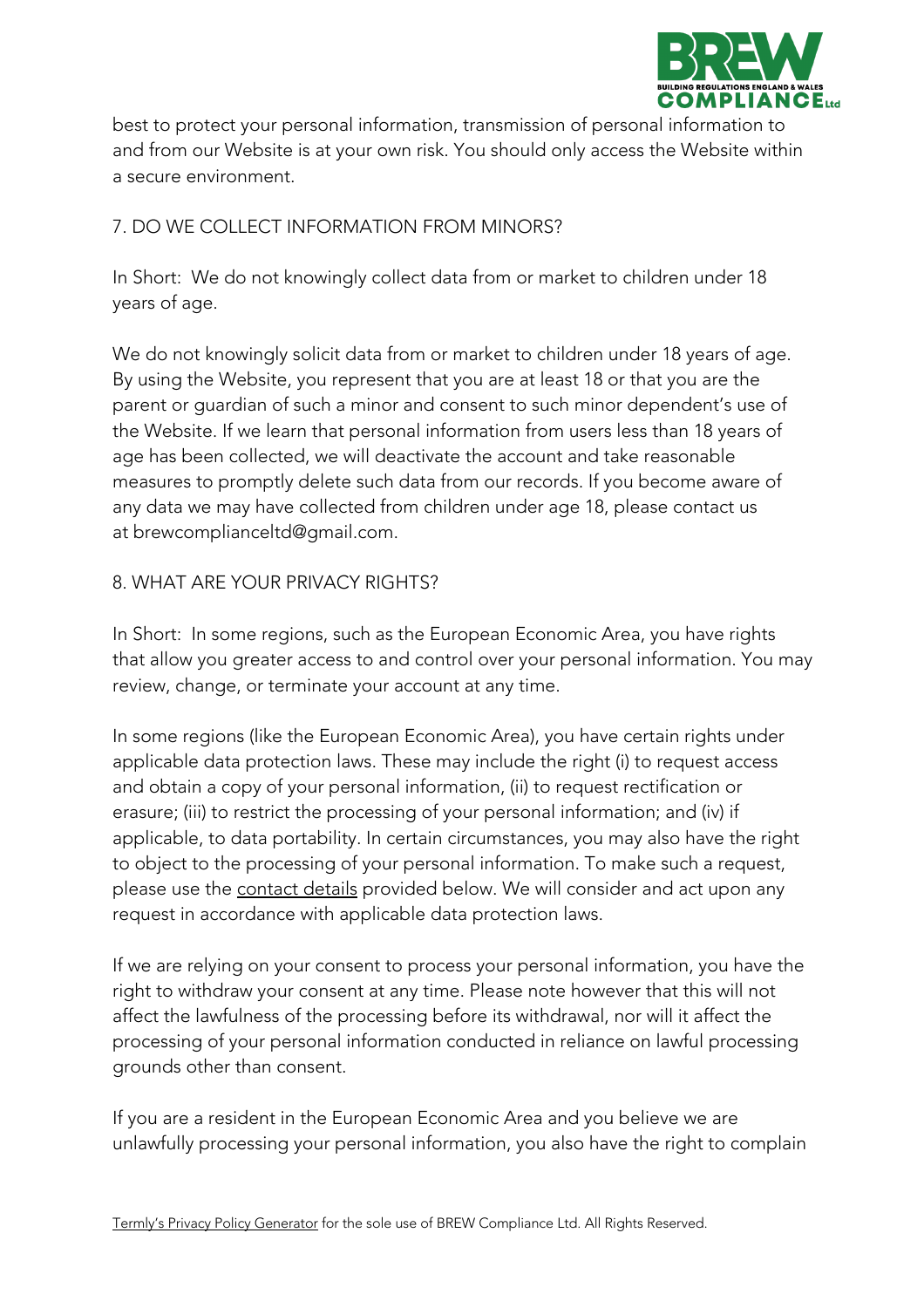

to your local data protection supervisory authority. You can find their contact details here: http://ec.europa.eu/justice/data-protection/bodies/authorities/index\_en.htm.

If you are a resident in Switzerland, the contact details for the data protection authorities are available here: https://www.edoeb.admin.ch/edoeb/en/home.html.

Cookies and similar technologies: Most Web browsers are set to accept cookies by default. If you prefer, you can usually choose to set your browser to remove cookies and to reject cookies. If you choose to remove cookies or reject cookies, this could affect certain features or services of our Website. To opt-out of interest-based advertising by advertisers on our Website visit http://www.aboutads.info/choices/.

#### 9. CONTROLS FOR DO-NOT-TRACK FEATURES

Most web browsers and some mobile operating systems and mobile applications include a Do-Not-Track ("DNT") feature or setting you can activate to signal your privacy preference not to have data about your online browsing activities monitored and collected. At this stage no uniform technology standard for recognizing and implementing DNT signals has been finalized. As such, we do not currently respond to DNT browser signals or any other mechanism that automatically communicates your choice not to be tracked online. If a standard for online tracking is adopted that we must follow in the future, we will inform you about that practice in a revised version of this privacy notice.

## 10. DO CALIFORNIA RESIDENTS HAVE SPECIFIC PRIVACY RIGHTS?

In Short: Yes, if you are a resident of California, you are granted specific rights regarding access to your personal information.

California Civil Code Section 1798.83, also known as the "Shine The Light" law, permits our users who are California residents to request and obtain from us, once a year and free of charge, information about categories of personal information (if any) we disclosed to third parties for direct marketing purposes and the names and addresses of all third parties with which we shared personal information in the immediately preceding calendar year. If you are a California resident and would like to make such a request, please submit your request in writing to us using the contact information provided below.

If you are under 18 years of age, reside in California, and have a registered account with the Website, you have the right to request removal of unwanted data that you publicly post on the Website. To request removal of such data, please contact us using the contact information provided below, and include the email address